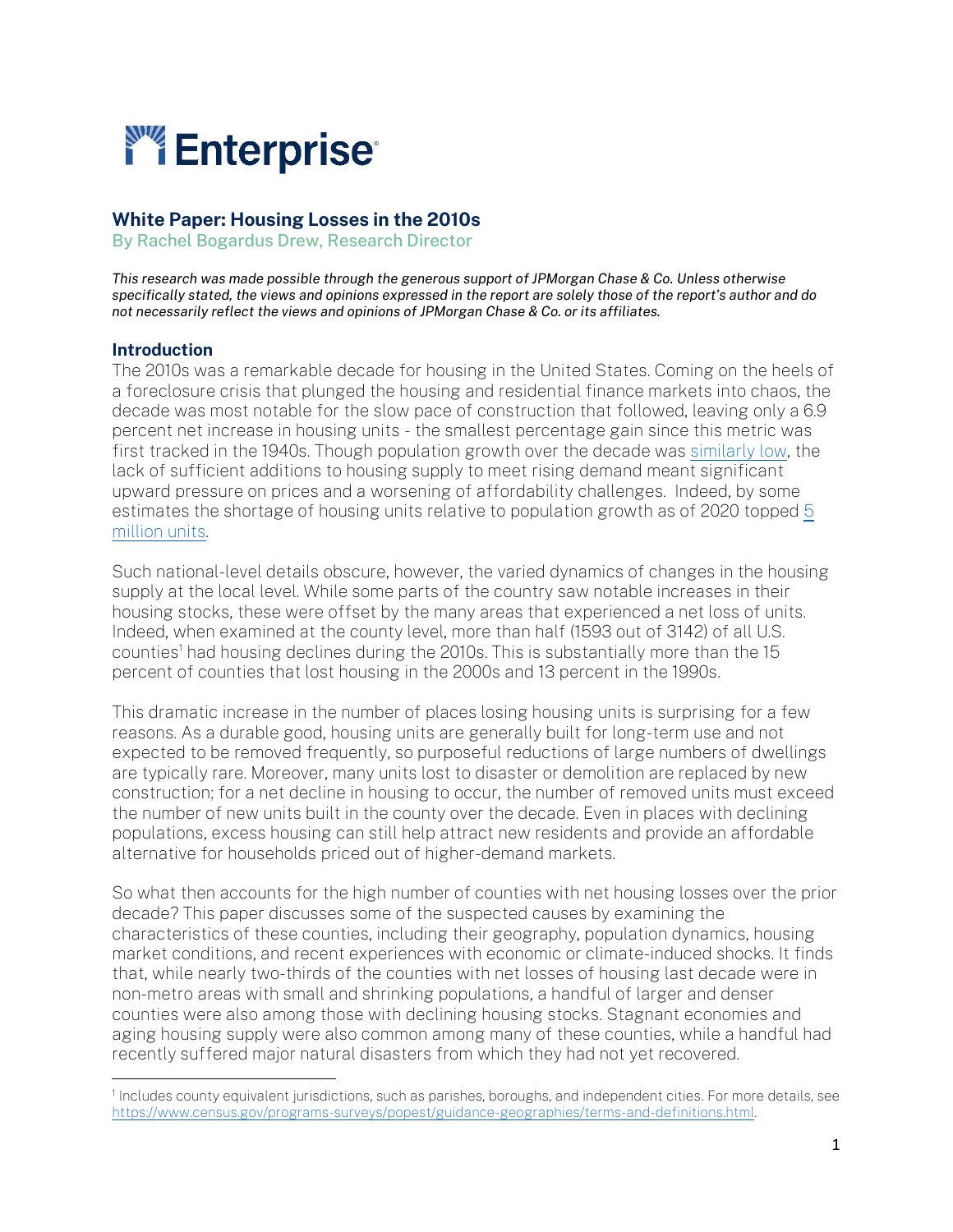Following a brief discussion of what is already known about housing losses, this paper takes a deeper dive into this data, using analyses conducted with 2010 and 2020 Decennial Census redistricting data to categorize counties with net housing unit losses by their size and metro status. It then offers some implications for policymakers to consider in the current decade, which has already been marked by a pandemic that laid bare the essential need for suitable and affordable housing, as well as redefined many Americans' ideas of where and how they want to live. Their challenge now is to ensure the supply of housing in this country is not only sufficient to meet demand, but that it is adaptable and resilient to future changes in the needs of American households.

#### What We Know about Housing Losses

The largest and most detailed data on losses of housing units in the United States comes from the American Housing Survey (AHS), which surveys a longitudinal panel of units every other year to track changes in the supply of housing, including whether units are removed from the stock. The AHS classifies removals as either temporary (could be returned to the stock in the future) or permanent (dwelling no longer exists or has been irreparably damaged or changed).

An analysis of the 2015 and 2017 AHS b[y Eggers and Moumen \(2020\)](https://www.huduser.gov/portal/datasets/cinch/cinch15/National-Report.pdf) finds that 1.6 percent of the inhabitable housing stock was lost during the two-year period. Half of these losses were considered temporary, including units that were converted to a non-residential purpose (13 percent of all losses), damaged units where occupancy was no longer permitted (12 percent), and mobile homes/boats/RVs that were removed from their prior locations (12 percent). The other half were permanent losses, which included units that were intentionally demolished or lost in a disaster (16 percent), eliminated through the consolidation of units within a structure (6 percent), or otherwise no longer inhabitable (5 percent). Both types of losses also included a considerable number of units removed for unknown reasons (accounting for 32 percent of all losses).

When disaggregated by various unit characteristics, Eggers and Moumen found higher annual shares of lost units among those that were vacant at the beginning of the study period (2.8 percent vs. 0.5 percent for occupied units), in multi-unit structures (1.1 percent vs. 0.5 percent of single-family units), former rental units (0.8 percent vs. 0.3 percent of previously owner-occupied units), smaller units (7.0 percent among those with one room vs. 0.4 percent for those with at least six rooms), those with severely inadequate living conditions (6.0 percent vs. 0.6 percent of adequate quality units), and those with lower housing costs and/or previously occupied by lower-income households.

[Schuetz and Murray \(2018\)](https://www.brookings.edu/research/unpacking-the-housing-shortage-puzzle) also analyzed housing losses using the AHS, though over a longer time frame (between 1985 and 2013) and broken out by region and metropolitan status. Their analysis found that an average of 1.1 percent of all housing units were removed from the stock during each year of this period, compared to 1.9 percent average annual gross additions. Average annual losses were greatest in rural (1.6 percent) and Southern (1.4 percent) areas, and smallest in suburban (0.9 percent) and Western (0.9 percent) locations. Loss rates also declined over this period, from high of 1.6 percent annually in the early 1990s to a low of 0.6 percent by 2013.

Using a condensed set of categories (and excluding those with unknown reasons), Schuetz and Murray also looked at the sources of housing losses, which varied by location. For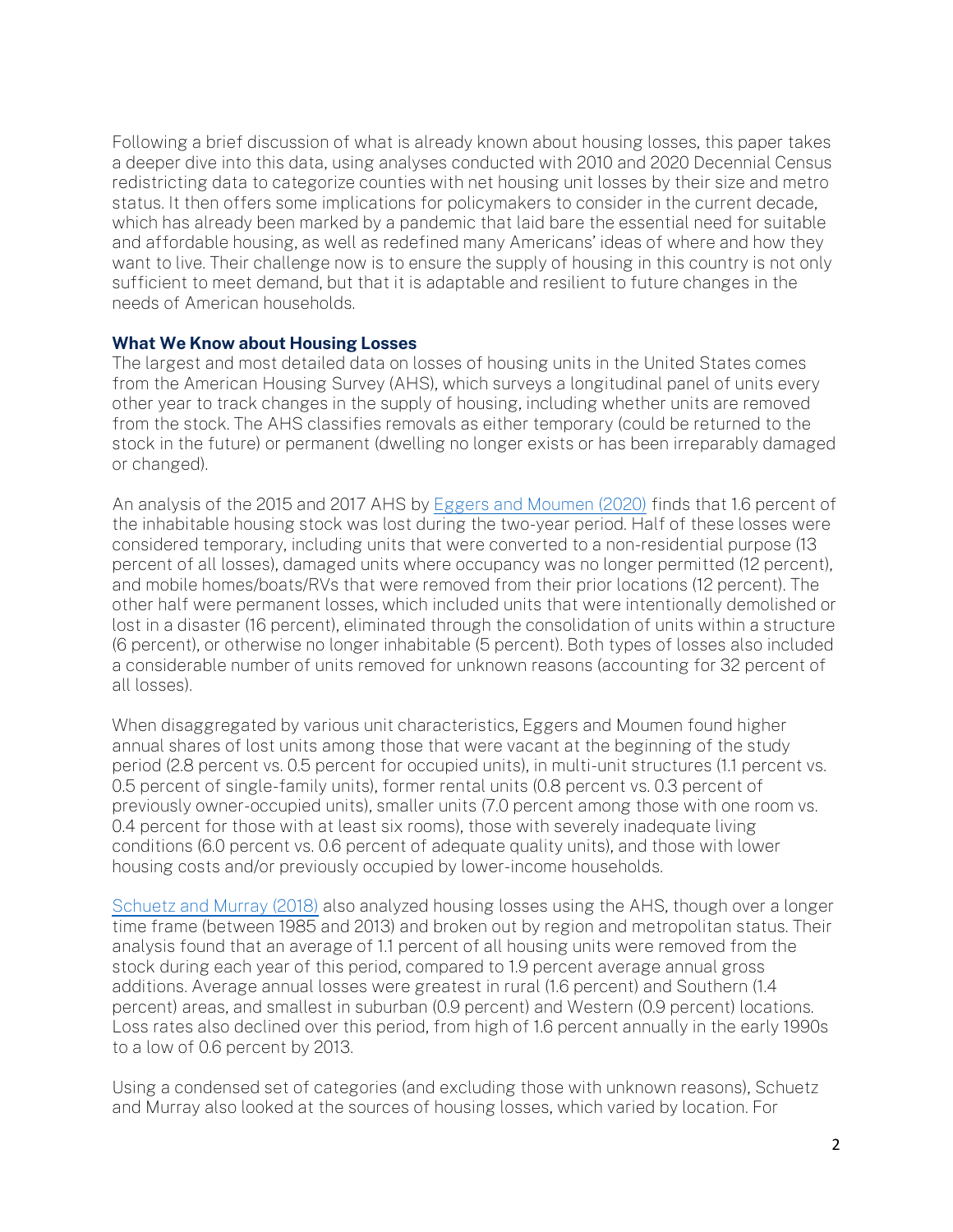example, in urban and Northeastern locations, more than 40 percent of removals were attributed to reconfigurations of existing housing to consolidate and reduce the number of units in a structure (e.g. conversion of a duplex into a single-family home). In contrast, the more than a third of losses in rural and Southern areas were from removals of mobile homes from their sites. Demolitions of units were fairly steady at around one-fifth of removals across regions and metro status, while losses due to damage (e.g. uninhabitable units temporarily taken out of service but not fully demolished) ranged from 10 to 25 percent of all removals.

The AHS data, however, only track gross removals from the housing stock without indication of which lost units were ultimately replaced by new construction. The causes of net losses are likely to differ and reflect more idiosyncratic trends relating to geography-specific dynamics. To our knowledge, there have been no studies that have examined net losses of housing at the county level using Decennial Census data. The following analysis thus fills this gap, while also offering some implications of such losses for policy and practice in the face of a nationwide housing shortage.

### Data Details

The primary data sources used for this analysis are county-level counts from the 2010 and 2020 Decennial Census redistricting data. The 2020 redistricting data are the first geographically-detailed data released from the 2020 Decennial Census, for the purpose of drawing congressional districts based on population counts and composition at the subcounty level. This data also includes the number and occupancy status of housing units, which is compared to similar data from the 2010 Census to identify counties with net declines in housing over the decade.

We use county-level data rather than a smaller unit of geography to better identify places dealing with systemic changes in their housing supply. Analyses at the Census tract or block level would be more likely to capture idiosyncratic causes of housing loss, such as the removal of a large development due to disaster or intentional demolition. Data collected at the subcounty level are also more prone to errors from missing or interpolated information, and thus less reliable for tracking changes in small area counts over time.

Along with straight-line comparisons of housing unit counts at the county level between Decennial Censes, the analysis below also incorporates information from redistricting files about changes in population counts and racial/ethnic composition within counties that lost housing. Other supplemental data used includes details on counties that experienced natural disasters between 2010 and 2020, as per the Federal Emergency Management Agency's OpenFEMA data base.

## Types of Counties with Net Housing Unit Losses

The counties and equivalents that lost housing units last decade cover a wide range of locations and characteristics. They are located in 44 states from coast to coast and include a mix of urban, suburban and rural areas. Though representing more than half of all counties nationwide, their cumulative population accounts for less than 12 percent of all residents as of 2020, suggesting more small-population counties among this group.

The quantity and variety of counties with losses indicates there are likely many different reasons for observed declines. To better understand these, it is helpful to categorize net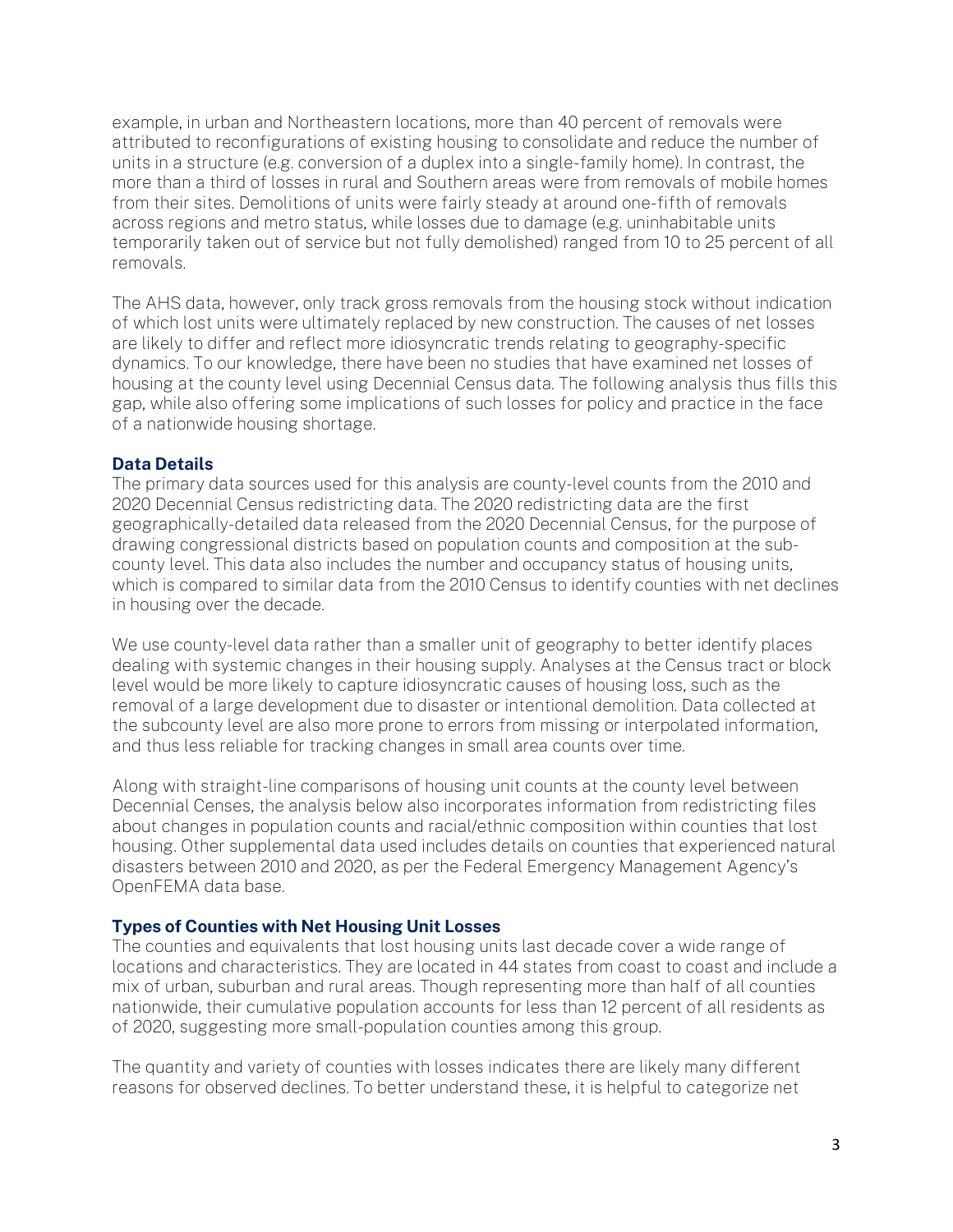housing loss counties by some common characteristics, through which we may better identify some trends in housing and other dynamics.

For this analysis, the 1593 counties that had net losses of housing units between 2010 and 2020 are categorized according to their association with different-sized metro areas. Table 1 describes these groupings and the number of counties and housing units within each of them, while **Figure 1** (at end of document) maps their geographic distribution.

| Category                | <b>Definition</b>                                                                                                                         | <b>Total</b> |        | <b>Counties with net</b> | <b>Counties with net</b> |            |
|-------------------------|-------------------------------------------------------------------------------------------------------------------------------------------|--------------|--------|--------------------------|--------------------------|------------|
|                         |                                                                                                                                           | counties     |        | housing unit losses      | housing unit gains       |            |
|                         |                                                                                                                                           |              | Number | Net change               | Number                   | Net change |
|                         |                                                                                                                                           |              |        | in housing               |                          | in housing |
|                         |                                                                                                                                           |              |        | units                    |                          | units      |
| <b>Center</b><br>cities | The largest county<br>within each<br>large/medium<br>metropolitan area<br>(i.e. with<br>populations of at<br>least 250,000 as of<br>2010) | 189          | 11     | $-65,421$                | 178                      | 4,390,365  |
| Large                   | All other counties                                                                                                                        | 631          | 134    | $-51,734$                | 497                      | 3,834,395  |
| metro                   | within                                                                                                                                    |              |        |                          |                          |            |
| suburbs                 | large/medium                                                                                                                              |              |        |                          |                          |            |
|                         | metropolitan areas                                                                                                                        |              |        |                          |                          |            |
| <b>Small</b>            | All counties within                                                                                                                       | 1,021        | 433    | $-210,558$               | 588                      | 1,153,614  |
| metro                   | small                                                                                                                                     |              |        |                          |                          |            |
| counties                | metro/micropolitan<br>areas (i.e. with                                                                                                    |              |        |                          |                          |            |
|                         | populations less                                                                                                                          |              |        |                          |                          |            |
|                         | than 250,000 as of                                                                                                                        |              |        |                          |                          |            |
|                         | 2010                                                                                                                                      |              |        |                          |                          |            |
| All non-                | All counties not                                                                                                                          | 1,301        | 1,015  | $-350,301$               | 286                      | 93,646     |
| metro                   | associated with a                                                                                                                         |              |        |                          |                          |            |
|                         | defined                                                                                                                                   |              |        |                          |                          |            |
|                         | metro/micropolitan                                                                                                                        |              |        |                          |                          |            |
|                         | area                                                                                                                                      |              |        |                          |                          |            |
| <b>Total</b>            |                                                                                                                                           | 3,142        | 1,593  | $-678,014$               | 1,549                    | 9,472,020  |

This categorization shows that almost 64 percent of counties that experienced net housing losses between 2010 and 2020 were in non-metropolitan areas, and another 27 percent were in smaller metro areas with populations under 250,000. This aligns with [recent analyses](https://www.census.gov/library/stories/2021/08/more-than-half-of-united-states-counties-were-smaller-in-2020-than-in-2010.html) of 2010-2020 population changes at the county level, which were similarly concentrated in rural and low-density counties. In contrast only 145 of the 821 counties or equivalents located in the 189 metro areas with populations of at least 250,000 lost housing stock over the decade.

It is important to note that each of these categories also includes counties that experienced net gains in housing units, and the overall net change in housing units was positive in all but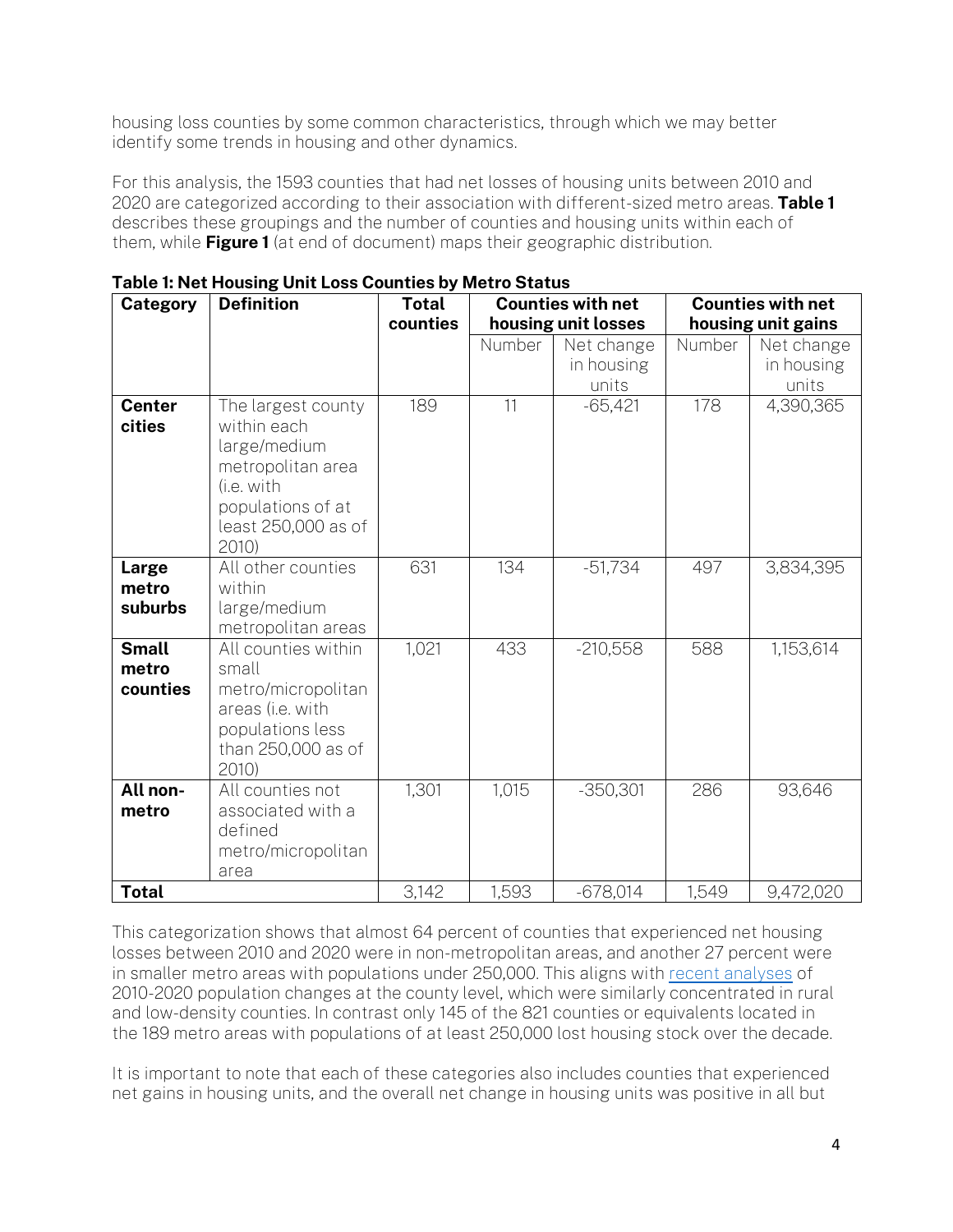the non-metro category. This information is included in Table 1 above for reference, though the discussion that follows concerns only those counties within each category that experienced net losses.

# *Center Cities*

Though only 11 of the largest metro areas saw net declines in housing units in their largest county, these high-density and high population places account for almost 10 percent of the reduction in housing units among all net loss counties. These 11 counties are geographically concentrated in just six states within the Midwest and Mid-Atlantic regions of the country, mostly in former industrial hubs that have experienced economic challenges over the last few decades, including Cleveland, St. Louis, and Baltimore (Table 2). The largest is Wayne County, Michigan in the Detroit metro area, which also lost the largest number of units of any county, over three times more than the next-largest loss county (which was also in Michigan).

| County                                               | <b>Metro Area</b>                 | 2010      | 2020      | Change    | <b>Percent</b> |
|------------------------------------------------------|-----------------------------------|-----------|-----------|-----------|----------------|
|                                                      |                                   | housing   | housing   | in units  | change         |
|                                                      |                                   | units     | units     |           |                |
| Wayne County, MI                                     | Detroit-Warren-                   | 821,693   | 790,191   | $-31,502$ | $-3.8\%$       |
|                                                      | Dearborn, MI                      |           |           |           |                |
| Genesee County, MI                                   | Flint, MI                         | 192,180   | 183,087   | $-9,093$  | $-4.7\%$       |
| Cuyahoga County, OH                                  | Cleveland-Elyria, OH              | 621,763   | 615,825   | $-5,938$  | $-1.0\%$       |
| Mahoning County, OH                                  | Youngstown-Warren,<br>OH-PA       | 111,833   | 107,989   | $-3,844$  | $-3.4%$        |
| Baltimore city, MD                                   | Baltimore-Columbia-<br>Towson, MD | 296,685   | 293,249   | $-3,436$  | $-1.2\%$       |
| Montgomery County,<br>ΟH                             | Dayton-Kettering,<br>OН           | 254,775   | 251,523   | $-3,252$  | $-1.3%$        |
| St. Louis city, MO                                   | St. Louis, MO-IL                  | 176,002   | 173,479   | $-2,523$  | $-1.4%$        |
| Lucas County, OH                                     | Toledo, OH                        | 202,630   | 200,147   | $-2,483$  | $-1.2\%$       |
| Kanawha County, WV                                   | Charleston, WV                    | 92,618    | 90,294    | $-2,324$  | $-2.5%$        |
| Winnebago County, IL                                 | Rockford, IL                      | 125,965   | 124,983   | $-982$    | $-0.8%$        |
| Cabell County, WV                                    | Huntington-Ashland,<br>WV-KY-OH   | 46,169    | 46,125    | $-44$     | $-0.1\%$       |
| All Central Counties with Net Housing Unit<br>Losses |                                   | 2,942,313 | 2,876,892 | $-65,421$ | $-2.2\%$       |

| Table 2: Central Counties of Large Metro Areas with Net Housing Unit Losses 2010-2020 |  |
|---------------------------------------------------------------------------------------|--|
|---------------------------------------------------------------------------------------|--|

Despite the high numbers of units lost in these 11 counties, the percentage reduction in their housing stocks were all less than 5 percent, and cumulatively represented only a 2.2 percent drop for the category. Ten of these 11 counties also saw net population declines ranging from -1.2% to -6.4% (-2.5% cumulatively). The one exception was Montgomery County in the Dayton, OH metro area, which saw a 0.4% increase in population despite a loss of housing units.

Besides geographic concentration, large metro central counties that lost housing units also share some similarities in their population dynamics. Except for the two West Virginia counties, the share of Black, Indigenous, and other People of Color (BIPOC) within the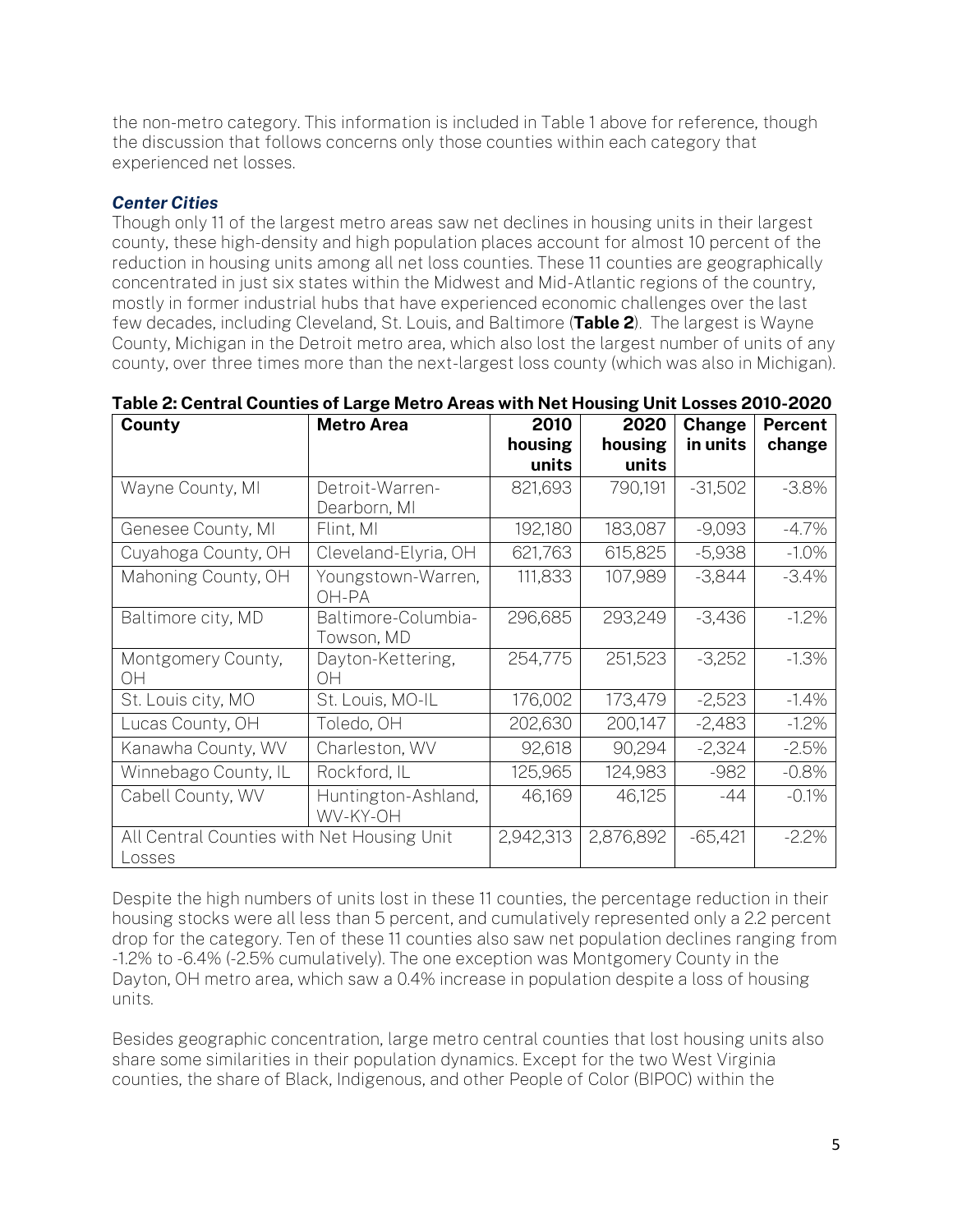populations of these counties were all over 25%, and more than 50% of the populations in St. Louis and Baltimore.

For some of these counties, the net loss of housing units in the 2010s continues a trend observed in prior decades, with Wayne County, Baltimore and St. Louis, also experiencing declines in the 1990s and 2000s. Vacancy rates in these counties were also the highest within the set, which averaged 13.2% at the start of the decade. In such places, removal of units is often an intentional strategy to reduce blight in neighborhoods that no longer have the populations to sustain and maintain older housing. For example, the state of Ohio (home to four of the top 11 large metro central counties with net housing losses) recently dedicated [\\$75 million](https://www.springfieldnewssun.com/news/local/75m-grant-used-demolish-more-than-000-ohio-properties/7S7pakUampiDrhR3HxHOTJ/) to demolish nearly 15,000 abandoned homes in high-vacancy communities. Both [Detroit](https://buildingdetroit.org/overview) and [Baltimore](https://www.baltimoresun.com/politics/bs-md-ci-vacants-demolition-progress-20191018-mw3cb5vlbjb4dmnxlbjvjg7tdy-story.html) likewise created programs in the latter half of the last decade specifically to purchase and demolish long-vacant buildings, using land banks and other public resources to encourage alternative uses of those properties.

# *Large Metro Suburbs*

Among large metro suburban counties, about one in five (134 out of 631) experienced net housing losses last decade. Most suburban counties with net housing losses were located on the fringes of metro areas, and have lower residential density and population counts – with all but six home to fewer than 50,000 people in 2020 – relative to other suburban counties with net housing increases. With small housing stocks to begin with, some of these net-loss suburban counties experienced declines of over 10 percent of their supply (Table 3).

| County               | <b>Metro Area</b>                     | 2010<br>housing<br>units | 2020<br>housing<br>units | Change<br>in units | <b>Percent</b><br>change |
|----------------------|---------------------------------------|--------------------------|--------------------------|--------------------|--------------------------|
| Hudspeth County, TX  | El Paso, TX                           | 1,527                    | 1,107                    | $-420$             | $-27.5%$                 |
| Calhoun County, IL   | St. Louis, MO-IL                      | 2,835                    | 2,282                    | $-553$             | $-19.5%$                 |
| Marion County, GA    | Columbus, GA-AL                       | 4,156                    | 3,497                    | $-659$             | $-15.9%$                 |
| Anson County, NC     | Charlotte-Concord-<br>Gastonia, NC-SC | 11,576                   | 9,834                    | $-1,742$           | $-15.0%$                 |
| Clay County, West VA | Charleston, WV                        | 4,572                    | 3.907                    | $-665$             | $-14.5%$                 |
| Oldham County, TX    | Amarillo, TX                          | 841                      | 732                      | $-109$             | $-13.0\%$                |
| Stewart County, GA   | Columbus, GA-AL                       | 2,383                    | 2,103                    | $-280$             | $-11.7%$                 |
| Holmes County, MS    | Jackson, MS                           | 8.415                    | 7,485                    | $-930$             | $-11.1%$                 |
| Talbot County, GA    | Columbus, GA-AL                       | 3,399                    | 3,042                    | $-357$             | $-10.5%$                 |

### Table 3: Suburban Metro Counties with at Least 10 Percent Net Loss of Housing Units, 2010-2020

In addition to being smaller and lower-density, suburban counties with housing losses are also more prevalent in the Midwest and South, with a few notable clusters around cities that also lost housing in their central counties, such as St. Louis MO, Huntington WV, Charleston WV, and Youngstown OH.

Only four of these counties have experienced multi-decade losses in housing units, suggesting that shrinking housing stocks are a relatively recent phenomenon in most of these places. Nor were natural disasters likely a large contributing factor; just one quarter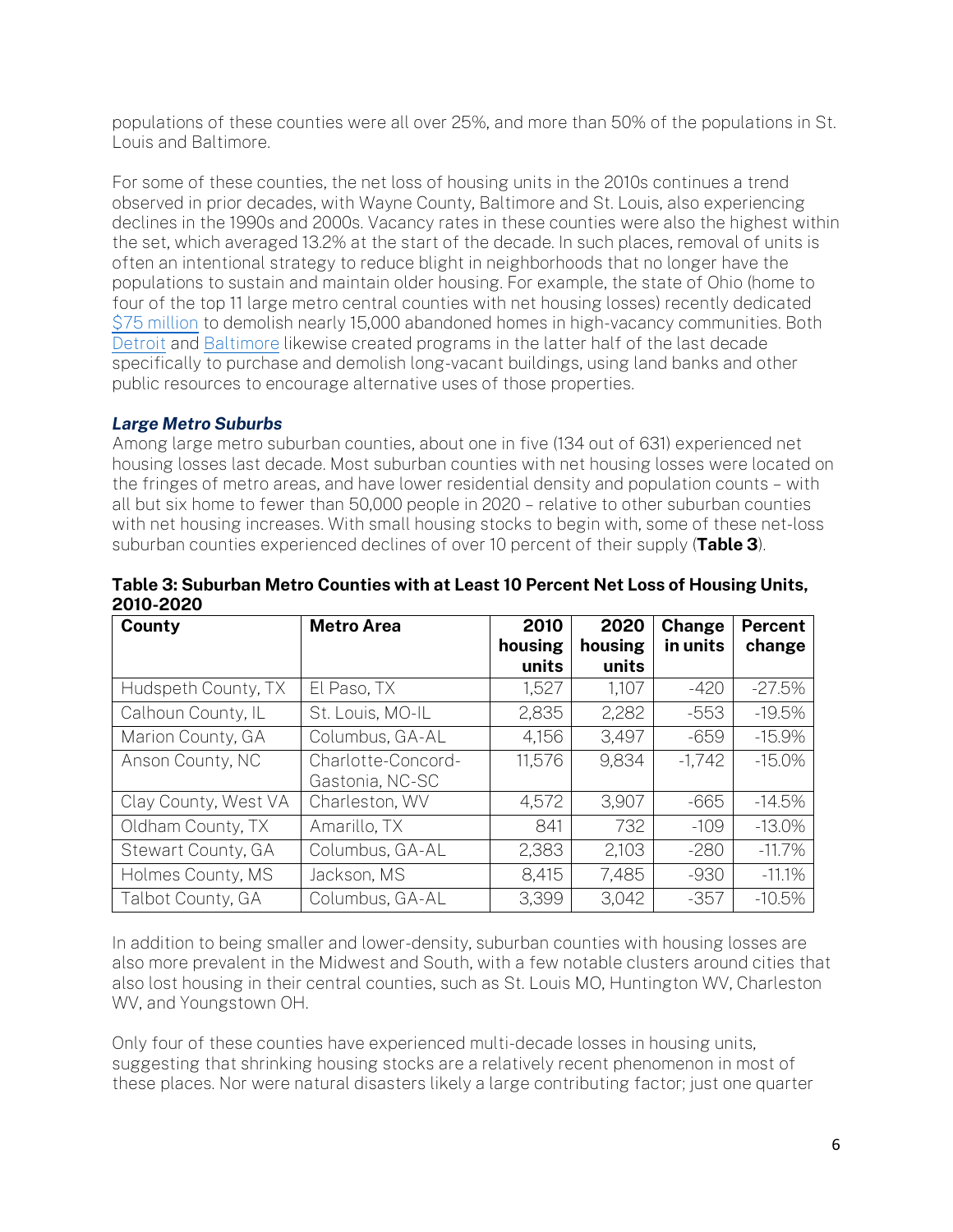had a major disaster declaration during the decade, most of which were floods not associated with a named tropical storm or hurricane.<sup>2</sup>

Rather, high population losses appear to be driving declines in housing, as the total number of residents in these counties fell by -3.8% over the decade. Most (84%) counties in this group also had BIPOC shares of their populations that were below the national average in 2020, while their collective share (19.6%) was the lowest of any subset of counties that lost housing last decade.

## *Small Metro Counties*

The next category of counties with housing losses are those in smaller metro and micropolitan areas with populations under 250,000, representing over 40% (433 out of 1,021) of all such counties nationwide. Given that most (553 of 742) of these small metro areas comprise only one county, no distinction is made between central and suburban counties. No regional clustering is visible among these counties.

With small housing unit counts at the start of the decade, large numerical losses of housing are not required for these counties to register a dramatic percentage decrease in their housing stocks. Indeed, five of these counties lost more than 20 percent of their housing and another 29 lost between 10 and 20 percent between 2010 and 2020. The largest numerical loss was recorded in Butte County, CA, where the devastating 2018 Camp wildfire destroyed several thousand properties. Beyond this and a few other isolated cases, however, disasters did not appear to be a major factor in driving housing losses in these counties, with only 22% of them receiving a major disaster declaration during the decade.

Population declines outpaced housing losses in these small metro counties, cumulatively falling by -4.2 and -2.8 percent, respectively, over the decade. This net decline was entirely among white residents, whose numbers fell by 9 percent, the most among any category of housing loss counties.

### *Non-Metro Counties*

The largest category of housing loss counties is non-metro counties, which comprise almost two-thirds of all such places. This set of counties also lost the most housing percentagewise, with their number of housing units declining by over 5 percent cumulatively, matched by a similar decrease in population. The largest percent decline (40%) was observed in Edwards County, Texas, where the number of housing units fell from 1,606 to 963 over the decade. Other high percentage losses were recorded elsewhere in rural Texas, as well as in counties in West Virginia, Nevada, and Georgia.

Overall, non-metro counties with net housing losses had small shares of BIPOC residents, as well as the smallest increase in those residents over the decade, from 19.4% to 22.3%, relative to the other subsets of net-loss counties. Vacancy rates were also highest in these counties cumulatively, at over one-fifth of all housing units – perhaps linked to communities with large numbers of second and seasonal homes. Once again, disasters do not appear to have been a major factor, with only 19% of these counties receiving a major disaster declaration.

<sup>&</sup>lt;sup>2</sup> A large disaster declaration is defined here as a Presidentially declared major disaster that was not for a severe storm alone, for which individual and housing assistance funds were made available. See details at [https://www.fema.gov/disaster/how-declared.](https://www.fema.gov/disaster/how-declared)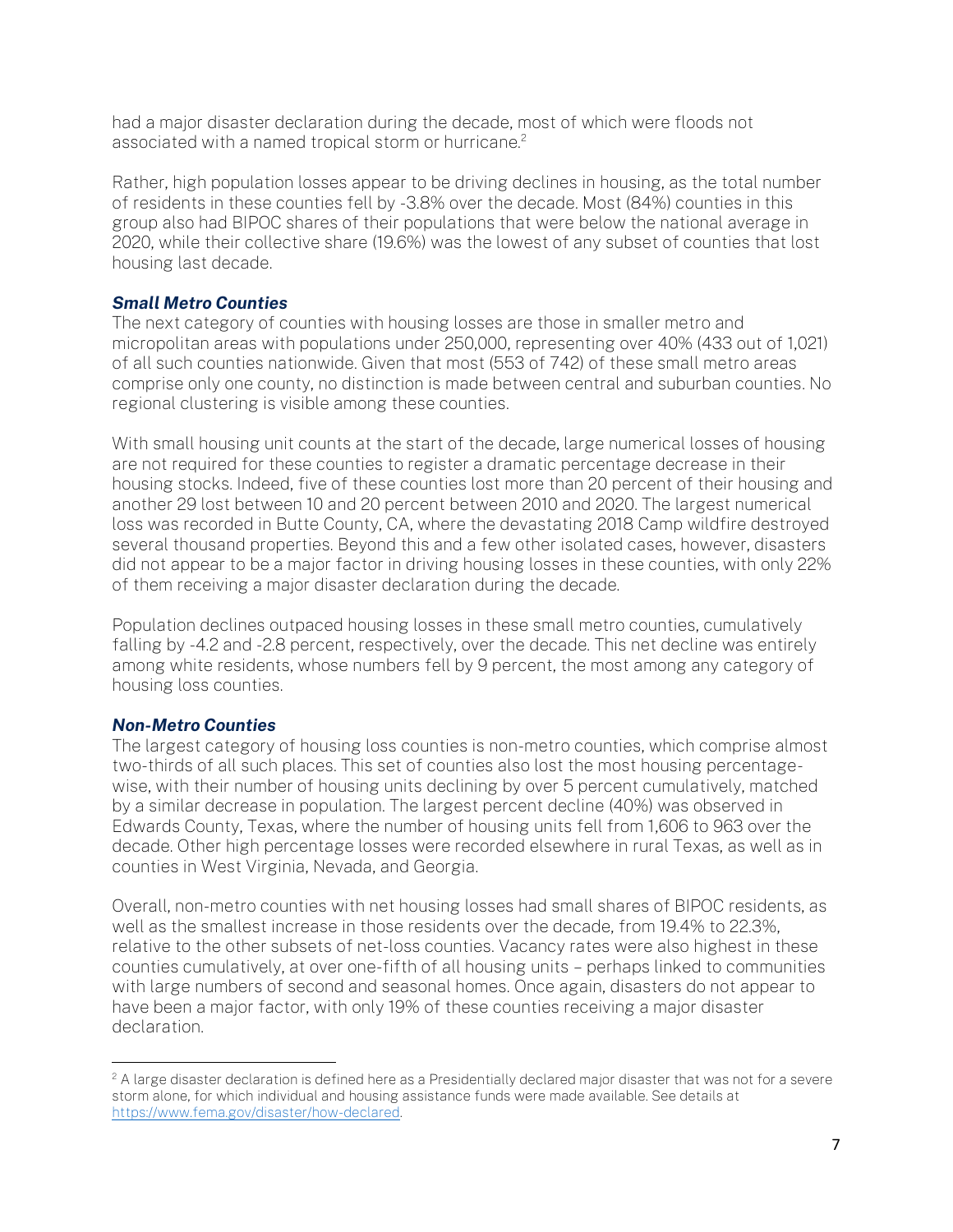### Implications for Housing Policy

Given the idiosyncrasy of counties that lost housing units between 2010 and 2020, even as housing shortages increased affordability challenges in other parts of the country, it Is difficult to pinpoint a standard set of recommendations for how to address the future of housing supplies in these counties. In places with long term and persistent declines in populations, housing removals may be a logical choice; even if some population growth returns, new residents would likely demand newer, larger and more efficient housing, which in many cases is easier to build new on vacant land than to create through retrofits of existing structures. Meanwhile, in communities that are prone to severe natural disasters, the desire to rebuild may not materialize, especially as insurance costs adjust to reflect the real risk of future housing destruction.

At the same time, having an excess supply of housing is vital to meeting the overall need for housing in a growing nation. Many lost units tend to be lower cost, whether due to their age, condition, location or lack of modern amenities. These units provide an important source of affordable housing for lower-income households; their removal, therefore, only exacerbates existing gaps in the supply of affordable housing. This is especially true for units located in central and suburban counties of larger cities, where proximity to employment and transportation options can offer some opportunity for economic mobility among lowerincome families that are able to find affordable housing. Even in smaller metro and nonmetro areas, meanwhile, affordable housing options are needed to serve their low-income populations, as well as to provide a release valve from demand in higher-priced areas.

Communities that have lost substantial shares of their housing supply, therefore, should consider ways to encourage new development that can help meet these needs, while also remaining flexible and adaptable to future changes in supply and demand dynamics. Policymakers in these places thus will need to find ways to balance competing priorities, including:

- Maintaining housing quality to reduce losses to obsolescence new construction should be developed that can withstand the need for heavy maintenance or high risk of falling into disrepair. Such units are not only more desirable to occupy, but even when vacant will be less likely to become blighted and bring down values of neighboring properties.
- Adjusting housing supply and conditions to account for resilience to disaster and climate impacts – especially in high-demand but disaster-prone areas, new construction needs to reflect the realities of future hazards - such as droughts, wildfires, tropical storms and floods – that will only increase with a warming climate. Building for resilience can also offset higher insurance costs and reduce the risk of future housing instability.
- Ensuring new and existing housing meets the needs of modern households as American families are changing, so too should their housing. Seniors living longer will need places that are equipped for their particular physical challenges, while multigenerational households will require larger homes with features that can accommodate their children and parents as they age. Attention should also be given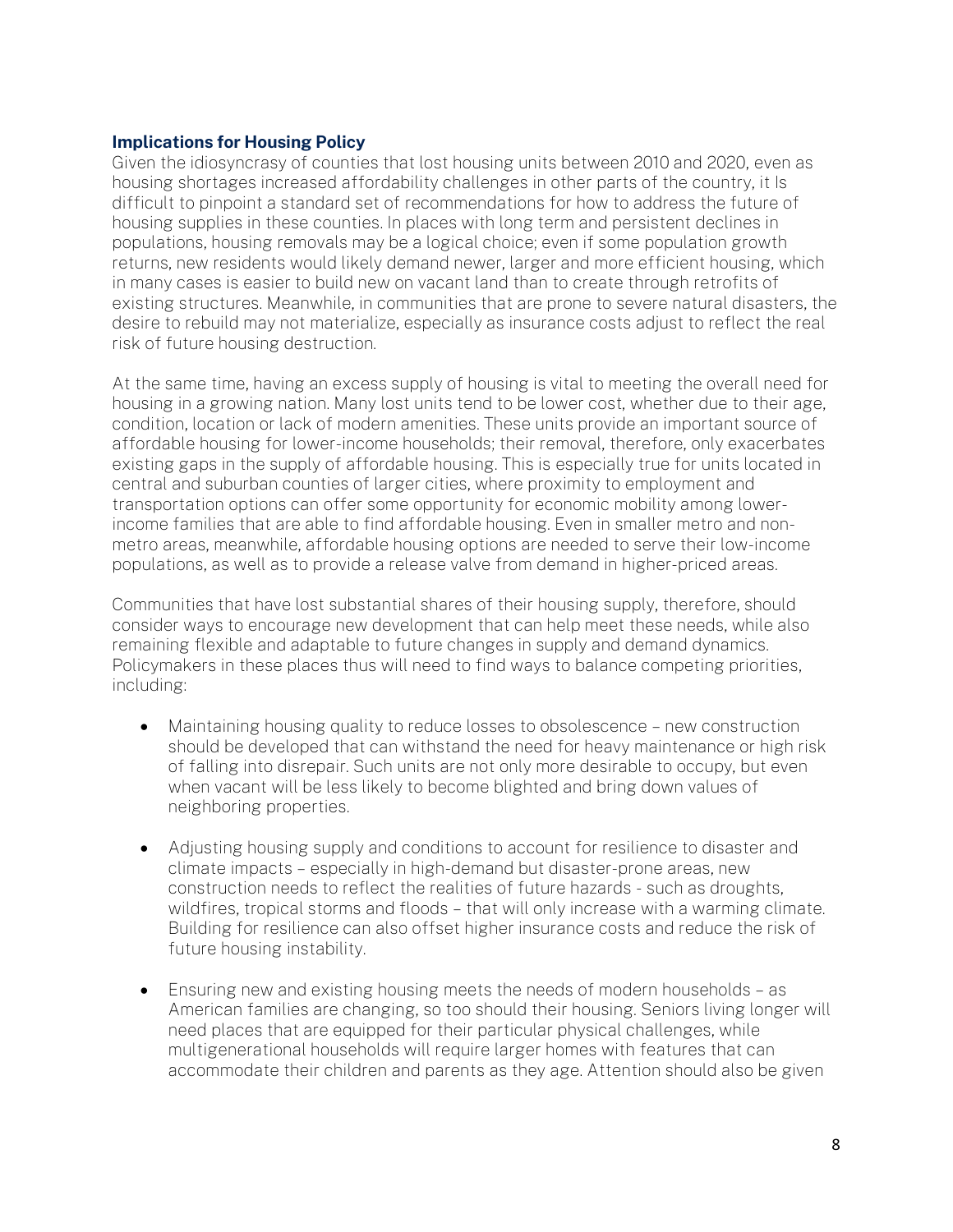to the location of housing relative to local amenities, which are essential to attract and retain residents in areas undergoing economic and social changes.

- Being flexible to shifts in demand for housing in new locations especially as the nation emerges from the recent pandemic, communities of all types should work to provide housing that can accommodate anticipated changes in employment, commuting, work-from-home, and other household needs.
- Looking to alternative building options to allow for maximum flexibility and adaptability – the durable nature of most housing constrains communities from making changes when sudden shifts in demand and supply needs occur. Alternatives to conventional site-built housing models – such as manufactured and modular homes, homes designed to accommodate multiple households or generations, and allowances for accessory-dwelling or in-law apartment additions where needed – can help entice households with uncertain or evolving housing needs.

To encourage these kinds of development – and the return of residents who will occupy them – will require policy actions at all levels of government. Local zoning codes and permitting processes should be liberalized to allow for more flexible housing types to accommodate changing living arrangements. State incentives can be helpful in promoting those changes, as well as funding the construction of more affordable housing options. And the Federal government can work to address supply shortages in construction labor and materials that are hampering new construction.

## **Conclusion**

The loss of housing in half the nation's counties suggests a reconcentration of the population in places that are already struggling to provide suitable dwellings to all residents. Absent a sweeping change in construction and zoning patterns in these locations, it is unlikely they will be able to meet all that demand. Places that have recently lost housing, therefore, should be poised to respond to the need for more housing by considering the strategies discussed above – to prevent a greater mismatch in supply and demand for housing going forward and create conditions to foster affordability across the full range of household incomes.